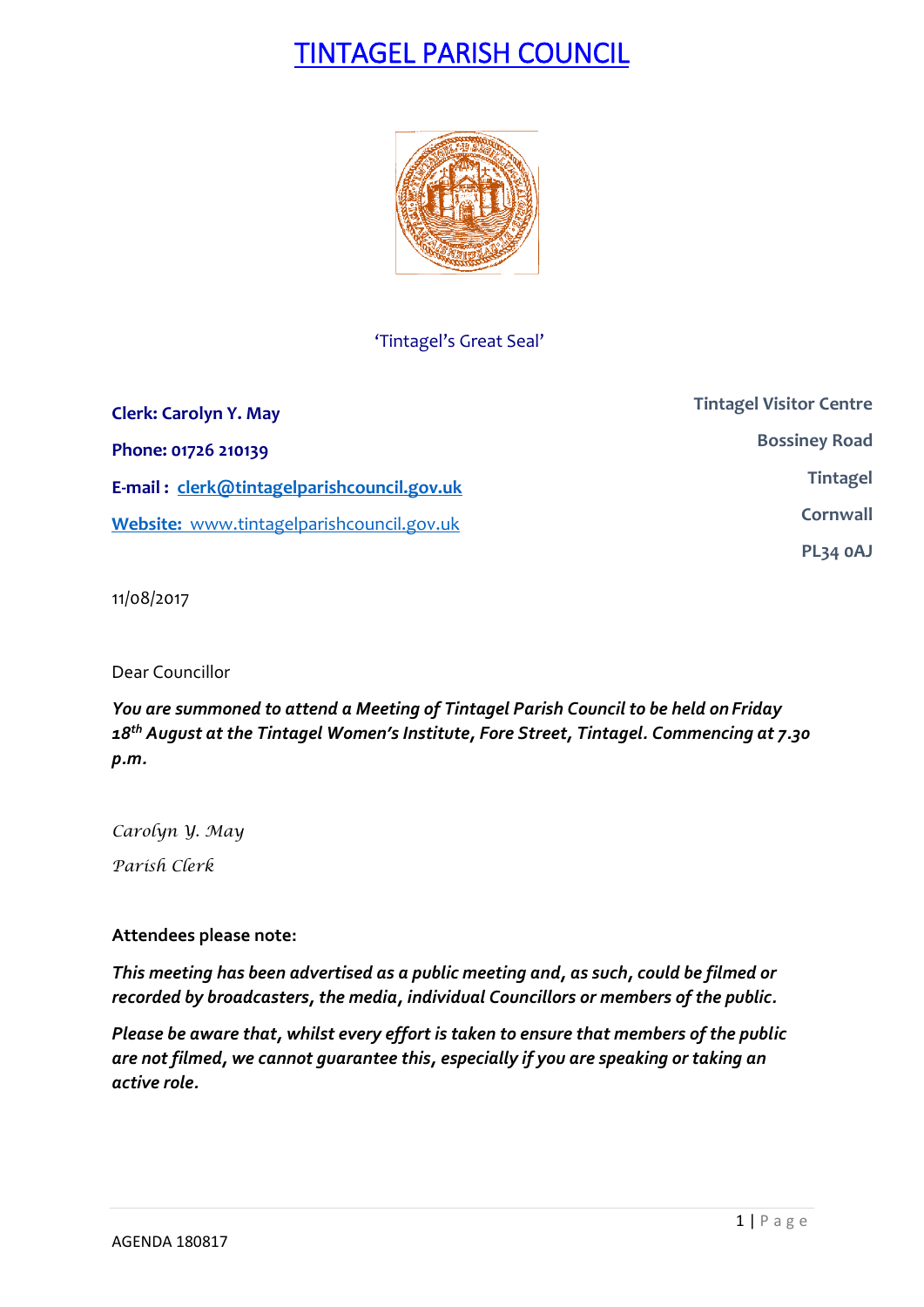**Apologies**

**Declarations of Interest**

**Invitation to members of the public to speak prior to meeting, (10 minutes allowed for this item. Speakers may only refer to items listed on the Agenda).**

#### **AGENDA**

To Approve the Minutes of the previous meeting on the  $15<sup>th</sup>$  June 2017 and matters arising (Appendix A).

**Reports** – CC Councillor Barry Jordan

#### **Agenda items requested by Cllr Goward**

Point of order concerning the integrity of recent minutes. Resolution of recent planning applications.

#### **Planning applications – Appendix B**

Consultation on the proposed Tintagel Castle Footbridge. Georgia Butters from English Heritage will attend to answer questions raised during the public session.

#### **Planning Decisions**

#### **Correspondence**

Mark Brocklehurst – employment contract Sofie Lowe – AS Parking fines Mr. Harris – Complaint about false parking charge fine by Parking-Eye Sue Weight – Request for extended toilet openings for Carnival 5<sup>th</sup> August Jacqui Peskett – Formal Letter of Complaint

#### **Agenda items requested by Cllr Roger Wickett**

The purchase of a photocopier for the use of TVC and PC to produce leaflets and maybe News Letter. Parish Council Procedures.

#### **Agenda items requested by Cllr Mary Dyer**

The Visitor Centre. A breakdown of the Clerk's hours. Tintagel Post Office – report by myself.

#### **Agenda items requested by Cllr Richard Hart**

Update on refurbishment of Trevena Square Conflict of interest not declared at TPC meeting  $7<sup>th</sup>$  June 2017 Role within TTCC.